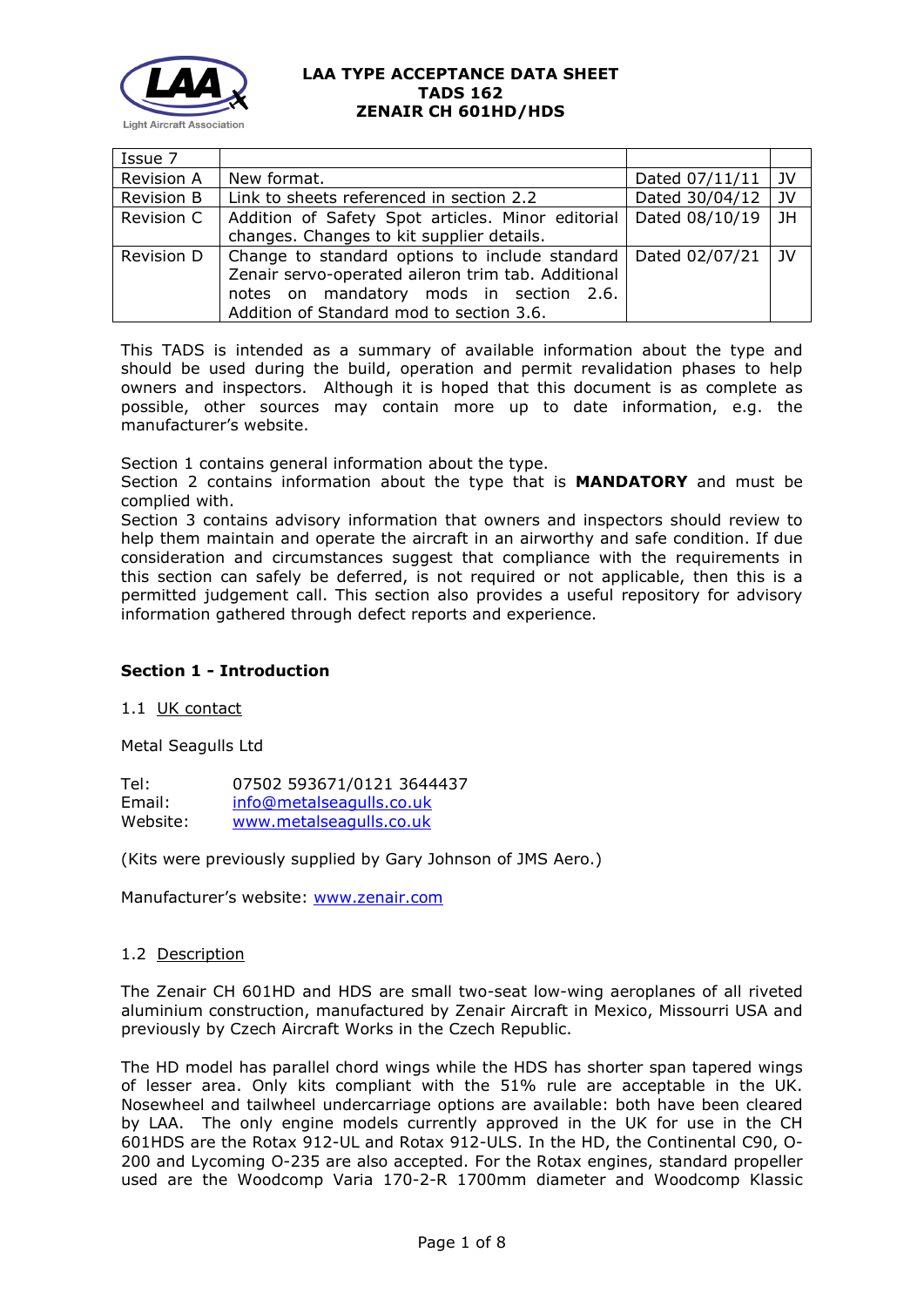

170/3/R. Warp Drive and GSC propellers have also been used. Note that the only propeller(s) approved for an individual aircraft are those listed on the individual aircraft's Operating Limitations document or in the PTL/1 (Propeller Type List) for the type.

The CH 601HD and HDS are SEP Aeroplanes and cannot be a microlight. The CH 601UL is a lightweight microlight variant of the CH 601HD, previously produced by CZAW.

# **Section 2 – Mandatory information for owners, operators and inspectors**

At all times, responsibility for the maintenance and airworthiness of an aircraft rests with the owner. A Condition of a Permit to Fly requires that: *"the aircraft shall be maintained in an airworthy condition".* 

### 2.1 Fast Build Kit 51% Compliance

The technical leaflet TL.11 shows the contents of the accepted CZAW fast build kit. Note that it is essential that the fuselage turtle-decks and the closing skins for all flying surfaces are supplied in un-rivetted condition so that the inspector is able to inspect the 'open' assemblies and so that the builder is tasked with riveting these skins in place as part of the 'major portion' requirements.

At this time, only the standard kit from Zenair has been accepted.

### 2.2 Build Manual

Drawings – the drawings required are as follows:

- Zenair drawings for CH601
- For HDS model, CH601HDS wings drawings
- [Six A4 sheets](http://www.lightaircraftassociation.co.uk/engineering/TADs/162/ch601hd-supp.pdf) detailing upgrades/reinforcements required for the CH601HD/HDS as compared to the lightweight CH601 model.

Zenair Construction Manual 'Building your own Zenair CH601'.

Zenair photo supplement.

### 2.3 Build Inspections

Build inspection schedule 2 (Metal aircraft). Inspector approval codes A-A, A-M or K. Inspector signing off final inspection also requires 'first flight' endorsement

## 2.4 Flight Manual

CH601 Flight Manual available from Zenair. However due to variations between ASI errors between different examples, Pilots Notes for individual aircraft must reflect individual indicated airspeed figures following flight test evaluation. For HDS model, pilot's notes for G-BVAB (nosewheel) and G-BYEO (tailwheel) may be used as a basis.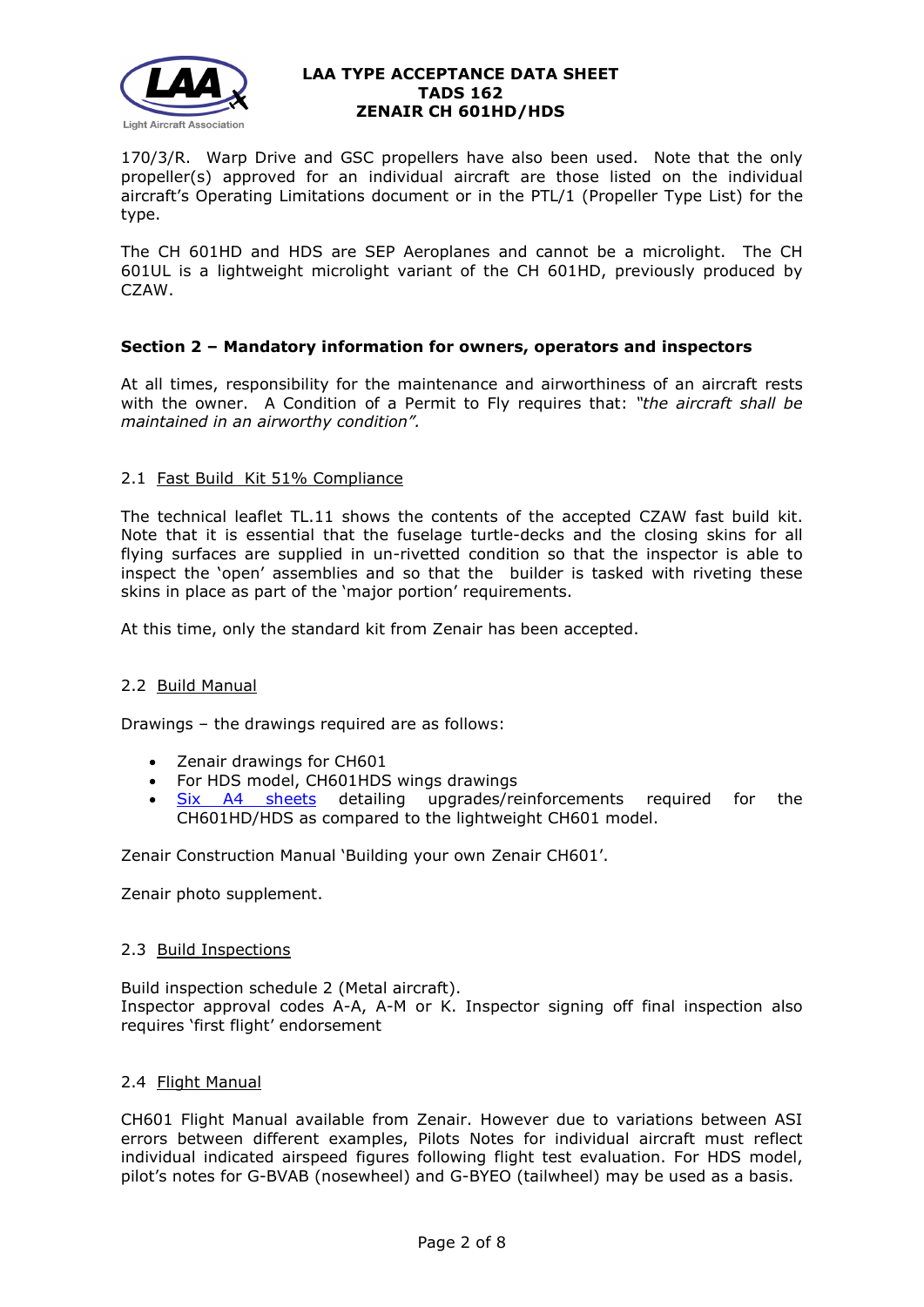

# 2.5 Mandatory Permit Directives

None applicable specifically to this aircraft type.

Also check the LAA website for MPDs that are non-type specific (TL2.22).

## 2.6 LAA Required Modifications (including LAA issued AILs, SBs, etc)

Several modifications were required by the LAA for acceptance of the type in the UK, as follows:

| LAA-162-001 | Flying control system, substitution of aircraft turnbuckles in<br>control cables. Suitable components are AN130, 135, 140 and<br>150 turnbuckle assemblies as required, -22 size (2200 lbs rated<br>tensile strength).                                                                                           |
|-------------|------------------------------------------------------------------------------------------------------------------------------------------------------------------------------------------------------------------------------------------------------------------------------------------------------------------|
| LAA-162-002 | Modification of side-hinged canopy latching to prevent accidental<br>opening. This involves cutting off the internal handles of the claws<br>which have been found can snag on clothing and cause accidental<br>opening. Alternatively, the preferred forward-hinged CH601 XL<br>arrangement can be substituted. |
| LAA-162-003 | Zenair water trap replaced with conventional aircraft gascolator<br>(e.g. Aircraft Spruce ACS part number 10580, note however this<br>is advertised as suitable for mogas use).                                                                                                                                  |
| LAA-162-004 | In-flight adjustable servo-operated aileron trim tab (standard<br>Zenair option, see Zenair option drawings).                                                                                                                                                                                                    |
| LAA-162-005 | Mandatory inspection of engine mount lugs for cracking. Applies<br>only to early examples that do not have reinforcing gussets<br>welded to the mount during kit manufacture. Also issued as<br>bulletin LAA-162 FSB-004.                                                                                        |
| MOD/162/006 | Cracking of engine mount. Applies to all examples.                                                                                                                                                                                                                                                               |

Additional mandatory bulletins issued by LAA:

MOD/Prop/04-005 Mandatory change to Woodcomp Klassic Propellers to replace any blades prior to serial number 600.

MOD/162/008 Zenair 601 Fuel Cocks (Andair fuel cock to be fitted if stops or detents not satisfactory with existing fuel cock).

Letter to owners dated 5.11.03 stating that a vapour return line must be fitted to the fuel system if unleaded Mogas fuel is to be used. This returns the excess fuel and vapour to the main fuel tank. Returning it to the fuel supply pipe downstream of the tank outlet is not acceptable.

Letter to owners dated 25.7.02 stressed the importance of incorporating the extra Zenair drawings/parts list (six A4 sheets) which detail the up-rated strength components needed for the CH 601HD and CH 601HDS model compared to the basic, lighter-weight CH 601.

With the centre of gravity rear limit being 17.5 inches aft of datum (and particularly as restricted by LAA to 16.5" on HD model due to longitudinal stability requirements) it is recommended that when using the Rotax 912-UL or 912-ULS engine, the option of the firewall being moved forward 50mm to improve empty cg position is used to allow more baggage to be carried in the baggage bay behind the seats without falling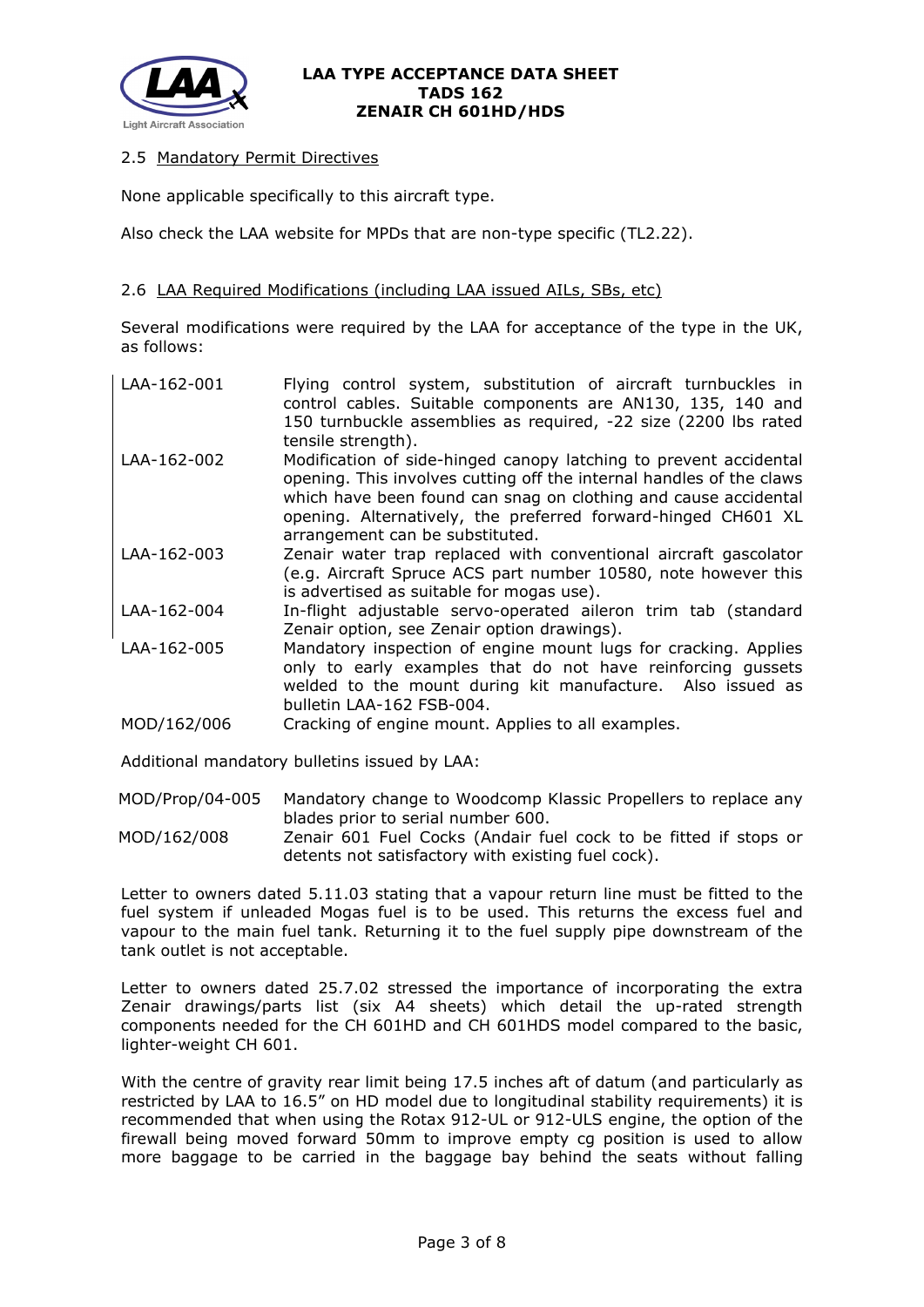

outside the rear cg limit. Otherwise the baggage weight capability may be very restricted especially when flying with a passenger.

### 2.7 Additional engine operating limitations to be placarded or shown by instrument markings

Notes:

- Refer to the engine manufacturer's latest documentation for the definitive parameter values and recommended instruments.
- Where an instrument is not fitted, the limit need not be displayed.

With Rotax 912-ULS engine:

Maximum CHT: 135°C Max Coolant Temp: 120°C (with 50/50 Glycol/water coolant) Oil Temp Limits: 50°C to 130°C (Normal 90-110°C) Oil Pressure: 2-5 Bar Minimum Fuel Pressure: 0.15 bar

With Rotax 912-UL engine:

Maximum CHT: 150°C Max Coolant Temp: 120°C (with 50/50 Glycol/water coolant) Oil Temp Limits: 50°C to 140°C (Normal 90-110°C) Oil Pressure: 2-5 Bar Minimum Fuel Pressure: 0.15 bar

2.8 Control surface deflections

| Ailerons     | Up: 12-15°    |
|--------------|---------------|
|              | Down: 12-15°  |
| Elevators    | Up: 27-32°    |
|              | Down: 27-32°  |
| Elevator tab | Up: 30°       |
|              | Down: 30°     |
| Rudder       | Left: 23-28°  |
|              | Right: 23-28° |

### 2.9 Operating Limitations and Placards

(Note that the wording on an individual aircraft's Operating Limitations document takes precedence, if different.)

- 1. Maximum number of occupants authorised to be carried: Two
- 2. The aircraft must be operated in compliance with the following operating limitations, which shall be displayed in the cockpit by means of placards or instrument markings:
	- 2.1 Aerobatic Limitations Aerobatic manoeuvres are prohibited. Intentional spinning is prohibited.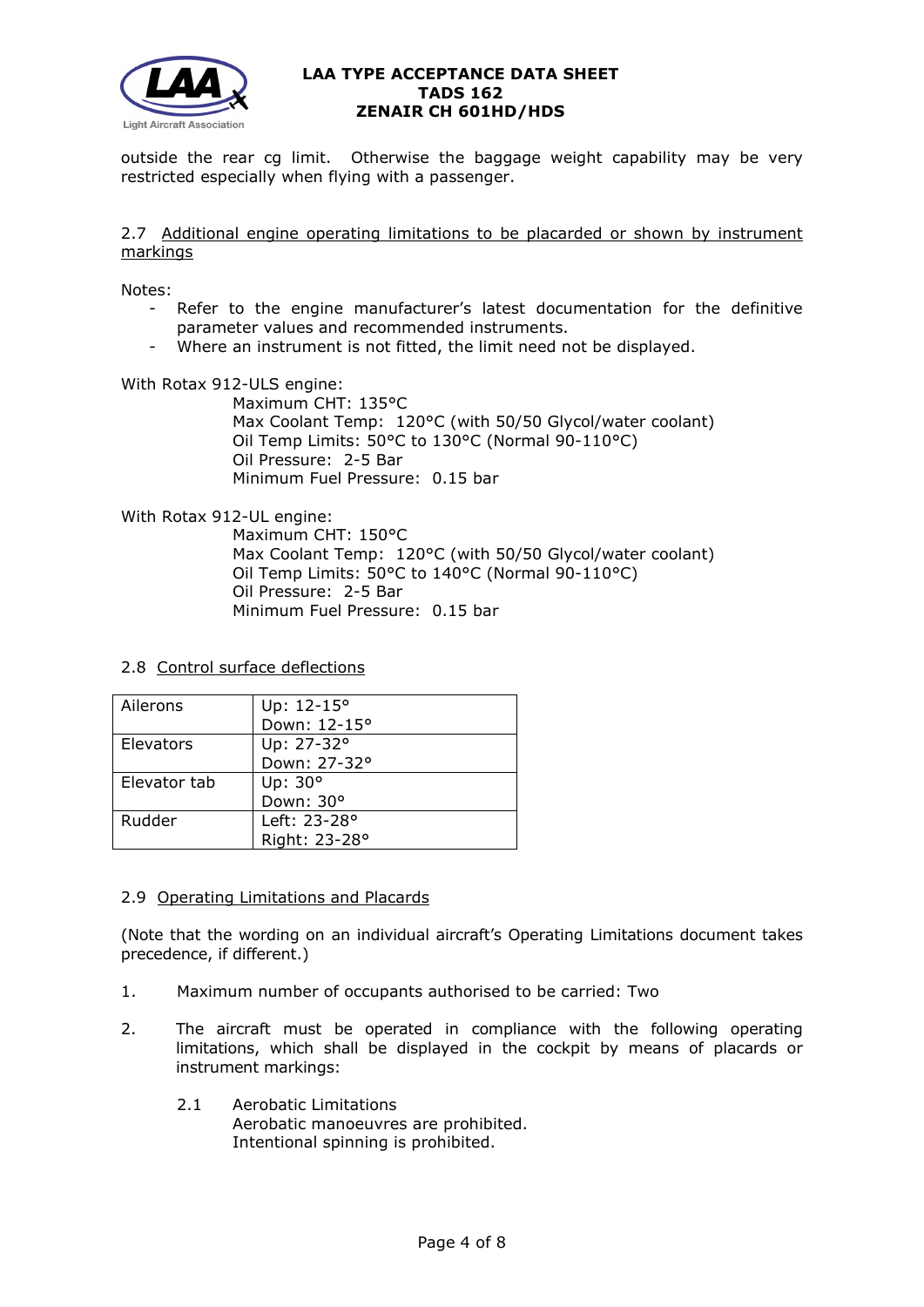

- 2.2 Loading Limitations Maximum Total Weight Authorised: 1200 lb CG Range, HDS: 10.5 inches to 17.5 inches aft of datum point CG Range, HD: 10.5 inches to 16.5 inches aft of datum point Datum Point is: the leading edge of the wing at the root
- 2.3 Engine Limitations Maximum Engine RPM: 5800 Maximum continuous engine RPM: 5500
- 2.4 Airspeed Limitations Maximum Indicated Airspeed ( $V_{NE}$ ), HDS: 160 mph; HD: 150 mph
- 2.5 Other Limitations The aircraft shall be flown by day and under Visual Flight Rules only. Smoking in the aircraft is prohibited. Warning placard to read as follows: "warning – to preserve aircraft centre of gravity within allowable limits, when flying with two crew members, the baggage weight must be restricted. Consult weight and balance prior to flight".

Additional Placards:

"Occupant Warning - This Aircraft has not been Certificated to an International Requirement"

A fireproof identification plate must be fitted to fuselage, engraved or stamped with aircraft's registration letters.

### 2.10 Maximum permitted empty weight

| Model        | Engine        | Maximum empty weight |
|--------------|---------------|----------------------|
| CH 601HD/HDS | Rotax 912-UL  | 800 lb               |
| CH 601HD/HDS | Rotax 912-ULS | 792 lb               |

### **Section 3 – Advice to owners, operators and inspectors**

#### 3.1 Maintenance Manual

Nil. In the absence of a manufacturer's schedule for the airframe, refer to LAMS schedule. For airframe rigging information consult build manual and drawings. For engine maintenance consult engine manufacturer's schedule.

### 3.2 Manufacturer's/Standard Options

Standard options:

- Nosewheel or tailwheel undercarriage
- Firewall moved forward 50mm for cg reasons
- Use of CH601XL type engine cowlings with either propshaft extension as shown on drawing 6-EO-3CZ or 6-EO-4CZ depending on propeller type
- Optional wing tanks per drawing 6-WT-1 and 6-FT-1
- CZAW forward hinged canopy, drawings CF-1 and CF-14 refer.
- Hinged rather than 'hingeless' ailerons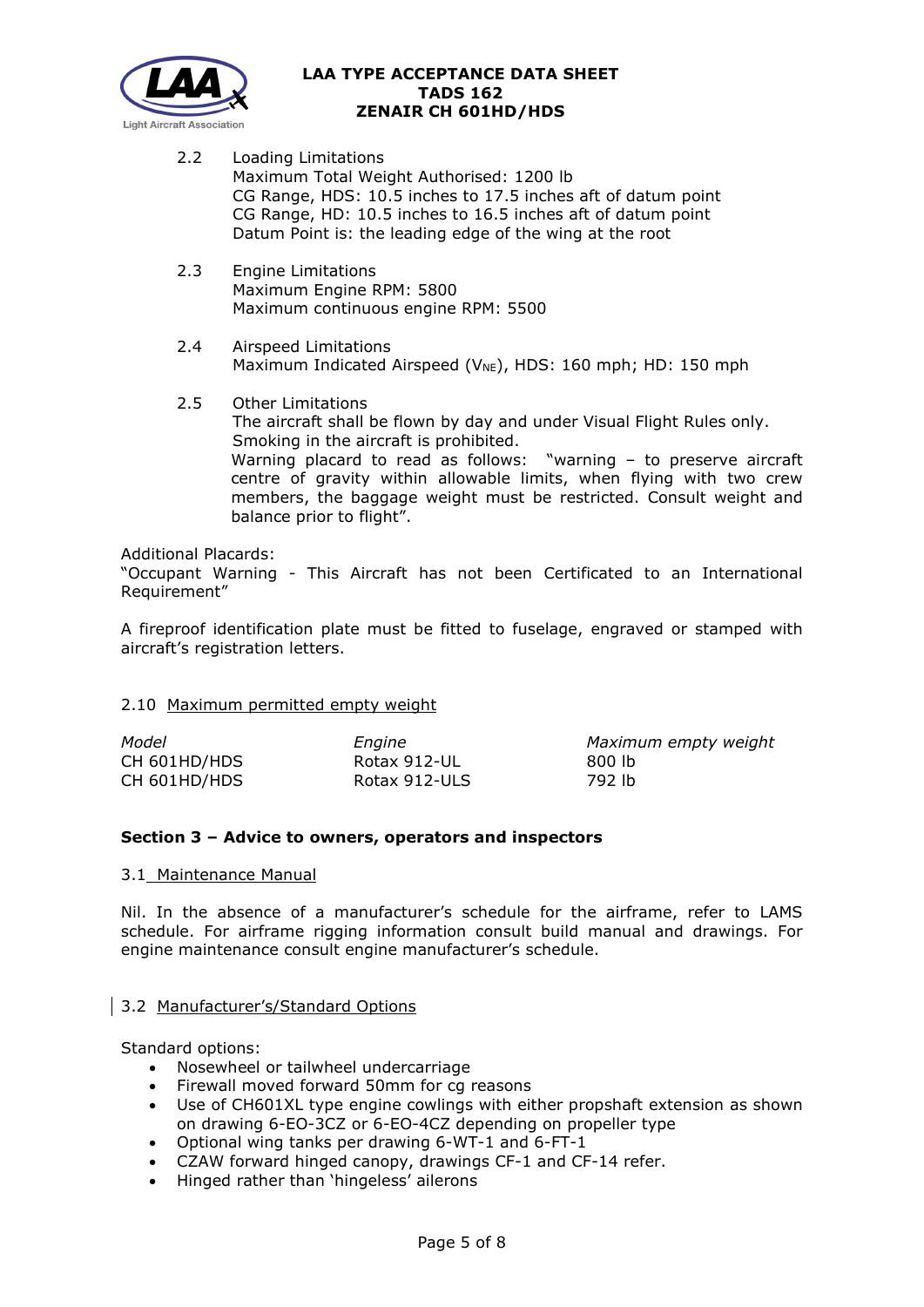

LAA option: 12" span extension of tailplane for improved longitudinal stability on HD model.

Some examples of type may have been issued a concession to not fit LAA Mandatory Mod LAA-162-004 *In-flight adjustable servo-operated aileron trim tab (standard Zenair option).* Owners wishing to fit this retrospectively can do so as a standard option with their inspector.

### 3.3 Manufacturer's Information (including Service Bulletins, Service Letters, etc)

In the absence of any over-riding LAA classification, inspections and modifications published by the manufacturer should be satisfied according to the recommendation of the manufacturer. It is the owner's responsibility to be aware of and supply such information to their Inspector.

- Zenair letter dated 29.1.01 and drawing 6SV2-4 and 6V4-7. Check edge distances of wing attachment bolt holes to ends of wing spar and centre section spar, and size and edge distances on wing spar splice plates. Some kits were supplied with edge distances less than that shown on the drawings.
- Zenair letter regarding cracking rudder pedals dated 17.2.98, describes how rudder pedals should be uprated from 0.035" wall tubing to 0.049" or 0.058" or welded reinforcing gussets added to each side of the welded joints, to drawing included with the warning letter.

Zenair's newsletter 'Zenair News' provides advice on building and operating Zenairs of all kinds, but Zenair have not promulgated service bulletins as such.

### 3.4 Special Inspection Points

- Elimination of undue friction in rudder control system and nosewheel steering. In order for the rudder to self-centre in flight and for the aircraft to meet normal directional stability requirements, it is essential to avoid undue friction in the rudder controls. This involves attention to the lubrication of the system, avoiding over-tight fits and the correct setting up of the rudder cable tensions, which should be carried out with the aircraft jacked up so that the nosewheel is off the ground to simulate the flight case.
- Elimination of undue friction in the elevator control system. In order to achieve positive pitch stability is important to avoid undue friction in the elevator controls. This is achieved through proper attention to lubrication, avoiding over-tight fits and correct elevator cable tensions. Elevator cable tension may tend to vary slightly with elevator position. Elevator cables which are slightly loose at extreme travel are preferable to rigging them so that they are excessively tight around the neutral position, causing additional control friction.
- The throttle spring on the carburettor must be adjusted so that the system does not have a strong tendency to spring to 'full throttle' when the throttle knob is released, or require a strong pull to keep it in the closed position.
- If Rotax engine fitted, Rotax 912 series installation checklist to be completed (apart from flight test section) as part of final inspections prior to applying for Permit to Fly.
- Cracks have been found in service of the engine mount at its attachment to the firewall, and of the brackets behind the firewall which support the engine mount bolts. Inspect these areas regularly for any signs of cracks developing. Later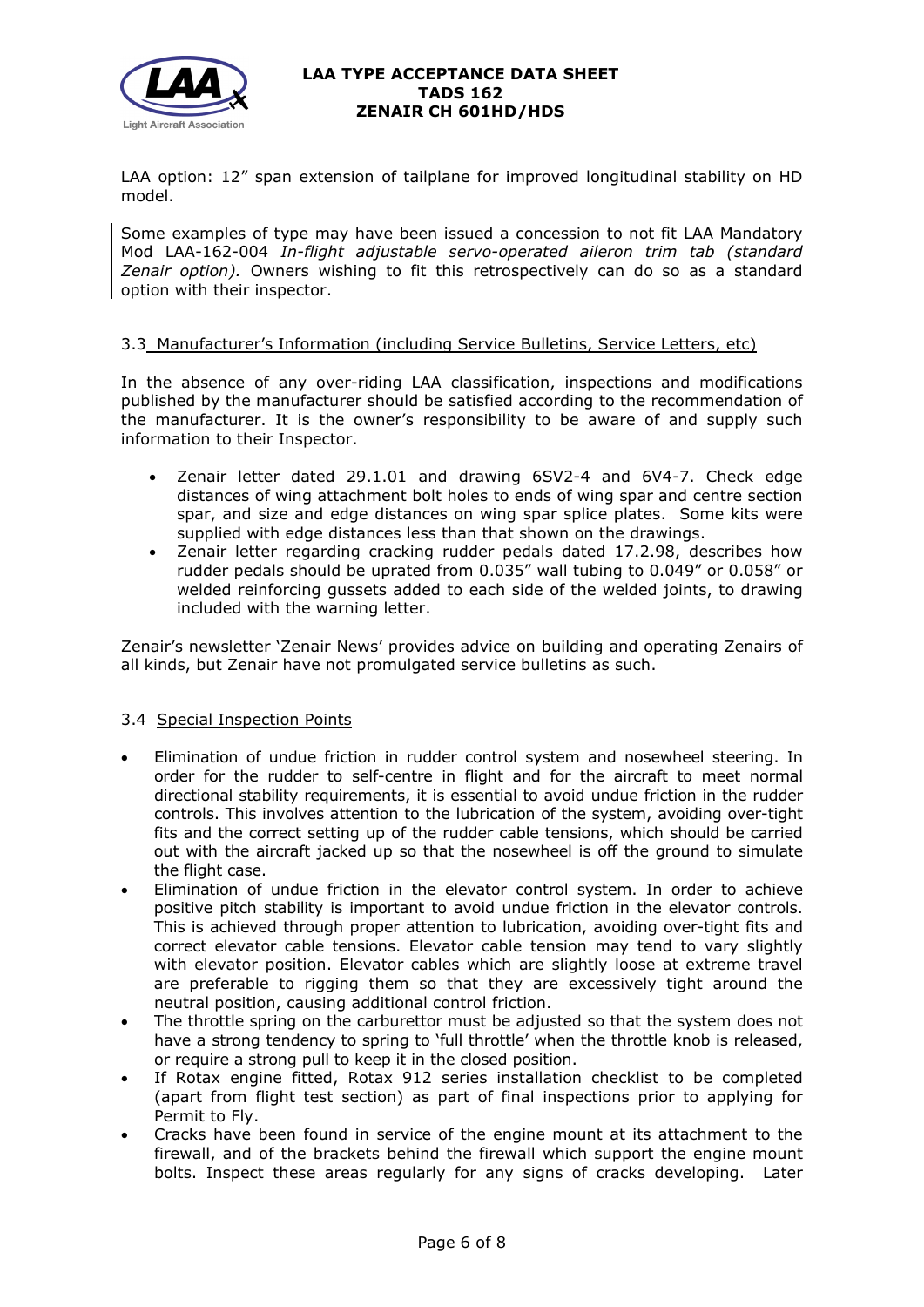

engine mounts are reinforced with welded gussets (drawing 6E3-2 gussets added at drawing edition 3 and also shown on edition 4).

- Early type plastic wheel hubs supplied by Zenair are not to be used. Only the replacement later type aluminium wheel hubs to be used on the HDS model.
- Check edge distances of wing attachment bolt holes to ends of wing spar and centre section spar, and size and edge distances on wing spar splice plates. Some kits were supplied with edge distances less than that shown on the drawings. Zenair letter dated 29.1.01 and drawing 6SV2-4 and 6V4-7 refer.
- Check for cracking of rudder pedals where upright tubes are welded to pivot tubes. Zenair letter dated 17.2.98 (see service bulletins above) refers.
- Corrosion problems have been reported in service with some airframes which had not been fully primed prior to assembly of the components. Inspect airframe for signs of corrosion developing and ensure that structural integrity has not been compromised. Treat any corrosion before it becomes widespread, if necessary by replacing corroded parts with new.
- Cracks have been found in service of the engine mounts of CH601 type aircraft under the engine, inspect these areas regularly for any signs of cracks developing. See also MOD/162/006 regarding this problem.
- Riveted sheet aluminium construction. Care is required in interpreting the drawings, the dimensioning being vague in some areas with a possibility of errors creeping in on such major features as the location of the firewall bulkhead. Anticipate later build stages and check dimensions/fit of parts carefully prior to bending, cutting or drilling.
- Widespread use is made of Avex rivets using riveting techniques specially developed by Zenair and NOT APPLICABLE to other types of aircraft including use of Avex blind countersunk rivets into non-countersunk holes, and solid rivets set using flat dolly on mushroom head. Zenair permit the use of non-radiused (sharp corner) aluminium angle extrusions for primary structure (contrary to normal aviation practise using radiused material) and inspectors should be vigilant for the appearance of cracks in such structure.
- Care must be taken to avoid warps in the wings once the wing skins are 'drilled off', any warps are there for the duration. The build manual is not detailed regarding engine installation and inspectors should take care to check that standard UK practices have been followed with regard to engine installation, fuel system, etc. Refer to engine installation manual as appropriate. For UK-built examples, it is recommend that suitable corrosion protection of the aluminium airframe is used throughout, e.g. epoxy primer on aluminium parts and assembly compound where steel parts assembled to aluminium parts.
- Maintenance is typical of riveted aluminium airframes. The only reported snags are failure of plastic nosewheel hub and wear in undercarriage sliding bearings/alignment slots. Pay attention to simple metal-to-metal bearings in the control system, undercarriage, etc, to be kept well lubricated and checked in particular for signs of wear. Plastic nosewheels, if fitted, to be checked carefully for signs of overstress/failure of hub.

# 3.5 Operational Issues

- Special check on directional and longitudinal stabilities/control circuit frictions.
- Special check on ASI errors (ASI significantly over-read at low speeds on G-BVAB). Produce ASI calibration curve and modify pilots' notes accordingly to show correct indicated Vne, climb and approach speeds (climb and approach speeds should be 1.3 x stall speed).